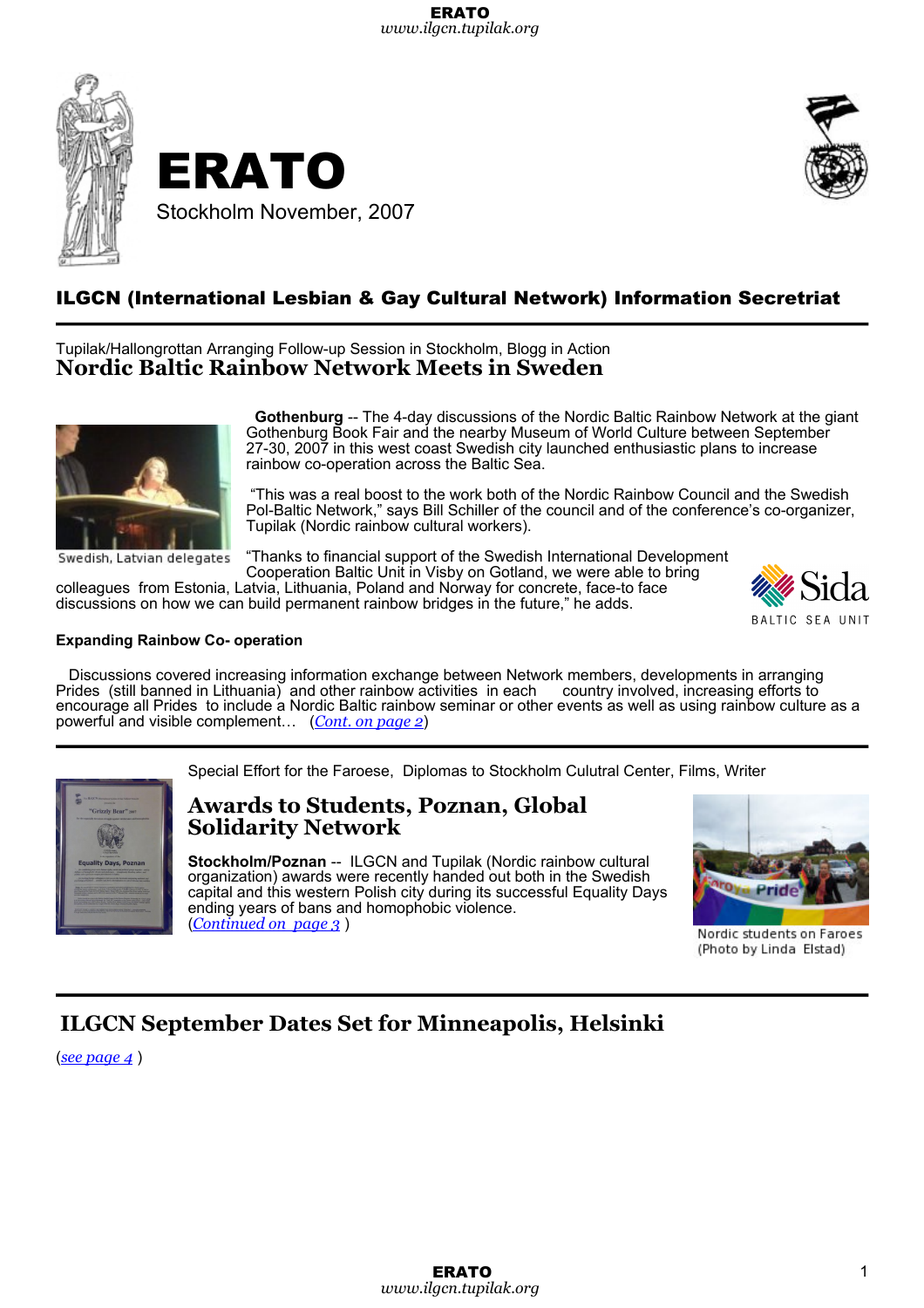## **NORDIC BALTIC RAINBOW NETWORK -- GOTHENBURG…**



Latvian, Lithuanian delegates at the stage of the International Square in Gothenburg

(from page 1) …..to the political struggle. The network will also be open to continuing support from the humanist movement to help combat religious intolerance and take active steps to increase co-operation with other colleagues living in such countries as Russia and the Eastern European dictatorship of Belarus as well as the Russian Baltic enclave of Kaliningrad.

The attendance at some of the discussions of two gay activists from Singapore - where printed magazines and cultural exhibits on homosexuality are banned - indicated the enormous value of keeping such discussions open even to enthusiastic "outsiders." The Singapore gays have joined the ILGCN (International Lesbian & Gay Cultural Network) and are eager for co-operation with the Nordic Baltic Rainbow Network.

#### **Double Program at Book Fair, World Museum**

Through strong co-operation with the book fair's

**"International Square"** – joining 65 Swedish solidarity groups together," Network colleagues were given several chances to reach the public through speeches and panel presentations at the main and smaller stages about the rainbow struggle in the region as well as from their information stand.

### **Blogg in Action, Next Meeting & Cultural Evening Set for Stockholm**

### **Delegates in Gothenburg agreed to share the work load with the following:**

- 1. **Estonia Pride (Krissu**): creating a **Nordic Baltic Rainbow Network blog.** ((Aleady in action) 2. **Tupilak/Hallongrottan** (rainbow culture center): offering to host an **"intermediate" meeting** and rainbow cultural evening in Stockholm on November 30.
- 3. **RFSL**: seeking funding for a large Network meeting in **Warsaw** next spring.
- 4. **Mozaika-Latvia/ Tupilak** checking out funding for a **Baltic Rainbow Boat Cruise** around Baltic ports, as well as rainbow ship journeys between **Sweden/Finland/Estonia/ Latvia.**
- 5. **Tupilak**: checking out the possibility of arranging a Network conference or cultural event in Visby (halfway point in the Baltic. Boat line between Latvia-Gotland).
- 6. **Tribades Festival (Helsinki)/ ILGCN Information Secretariat** Stockholm: organizing **Nordic Baltic Network conference/cultural event** during ILGCN world conference stage in Helsinki in September, 2008 as part of the Tribade Festival 2008.
- 7. **Lithuania LGL**: searching for colleagues in **Kaliningrad** wanting to join the Network.
- 8. **Tupilak/Nordic Rainbow Council**: working on Network **web site** page, links.
- 9. ILGCN East European Secretariat Warsaw: increasing contacts with Russia, Belarus, other East European countries.
- 10. **Tupilak**: contacting all Nordic Baltic Prides to encourage the inclusion of a Network seminar/event (giving latest information of new developments to Tallinn.).
- 11. **ILGCN Film Secretariat Riga**: continuing to help Baltic organizers with film festivals.
- 12. **Tupilak/ILGCN Stockholm**: continue to expand the **Tupilak/ILGCN Travelling Art & Photo Exhibit** to include more artists from the region, and make the exhibit available to more Nordic Baltic events.
- 13. **Nordic Rainbow Humanists**: to increase contacts with organizers of Prides, festivals and other events to provide LGBT speakers, information, etc. as has been the case in Gothenberg, Poznan and other Nordic/Baltic cities.





Estonian, Swedish delegates. (Gothenburg photos by Heide Terinen)



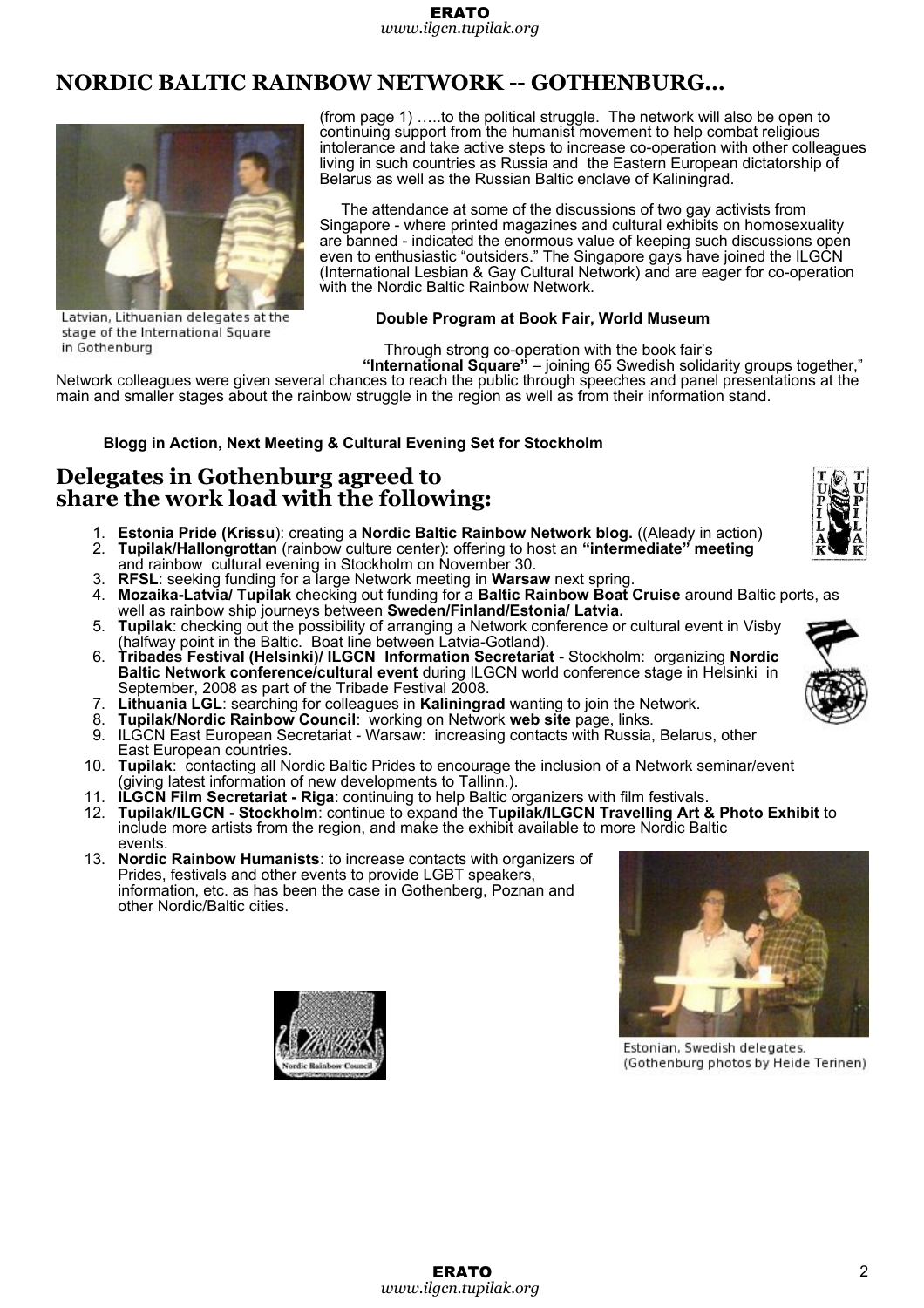# **ILGCN Culture, Awards at Stockholm Ceremony…**



Poznan Parade at Freedom Square 2007) (photo by Lukasz Palucki)

(continued from page 1) Poznan's Equality Days received the 2007 ILGCN "Grizzly Bear" for the "enormous struggle against especially ferocious intolerance and homophobia" – an award named after Tupilak's Polar Bear award for film makers and festivals -- a prize which was born at the Berlinale fim festival which hands out Teddy Bears along with the Golden and Silver bears of the international festival.

#### **International and Local Rainbow Solidarity**

In Stockholm, this year's ILGCN "Rainbow Iceberg" for special international soldarity went to the international network launching the August 4th "International Day of Rainbow Solidarity" plus the "Gays over Borders Network' as well as the Stockholm book shop and cultural center, Hallongrottan (Raspberry Cavern) for arranging international programs of discussion, exhibitions, film screenings, poetry and guest appearances of foreign activists – boosting international rainbow culture and awareness on a local level.

Also at a ceremony at Hallongrotton, the 2007 ILGCN "Arco Nordica" award was presented to the Nordic LGBT Student Organization for their outstanding work over Nordic borders and especially for this year's on-the-spot solidarity actions with colleagues in Torshamn, the capital of the Faroe Islands located just north of Scotland and the scene of fierce religious intolerance, homophobia and violent attacks and death threats against young gay activists.

#### **Greek-born Activist, Uppsla Film Festival Honored**

Receiving Tupilak's Nordic"Thor's Hammer" award for outstanding male contributions (the 2007 female award winners are listed in the last Erato) was handed out to Greek-Swedish Tasso Stafilidis, former Left Party parliamentarian, gay activist, writer, actor, and singer.

Finally receiving in person their 2005 Tupilak Polar Bear for outstanding efforts to include rainbow films and the work of foreign rainbow film festivals was presented to Niclas Gillberg, director of the Uppsala International Short Film Festival – Sweden's official short film festival – taking place annually in this university town just north of Stockholm.

## **ILGCN Annual Awards:**

(Proposals welcomed at all Secretariats)

**Rainbow Iceberg** ( international work)

**Orfeo Iris** (research in Nazi 6 neo Nazi persecution of homosexuals)

**Grizzly Bear** (work in ferocious homophobic situations)

**Orfeo Musica** (international musical co-operation)

**Sappho in Paradise** (libraries, publishing)

**Arco Nordica** (Nordic co-operation)

**Orfeo Imago** ( graphic art & photography)

**Clio's Silver Cup** (LGBT history)